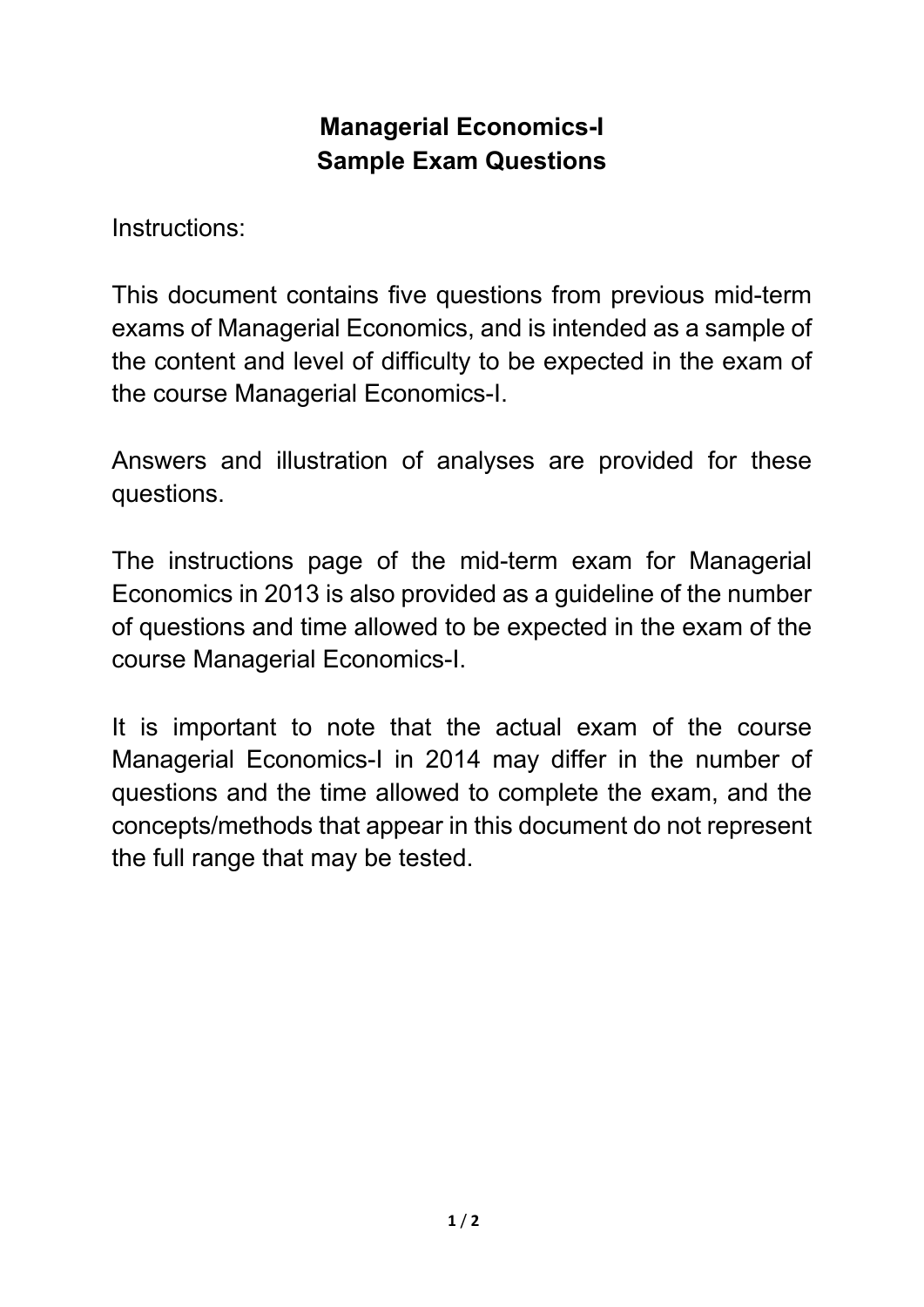#### **Midterm Exam**

IMBA 2013

November 4, 2013

**Student Number: .Name: .** 

#### **Instructions:**

- 1. This is a closed-book and individual exam.
- 2. You should write your student number and name in the space provided above.
- 3. There are 30 questions and you have 120 minutes.
- 4. Each question has only one correct answer. (If several answers seem possible to you, choose the best one).
- 5. You should write the letter of your choice (a, b, c, or d) clearly in the box before the relevant question.
- 6. A correct answer is worth 1 point. No answer or a wrong answer is worth 0 point.
- 7. If you change your mind on an answer, please completely erase or cross out your old answer, and make it clear what your final answer is. If it is not clear what your answer is, you will receive 0 point for that question.
- 8. Although all questions count the same, they are not all equally difficult. Make sure that you leave enough time to attempt all questions, so that you do not miss out on whichever ones that are easier for you.
- 9. You should make standard assumptions throughout, unless the question indicates otherwise. (Thus, firms maximize profits, output is infinitely divisible, etc…). You should make the appropriate *ceteris paribus* (everything else equal) assumptions.
- 10. It is forbidden to use mobile phones, laptops, ipads or calculators during the exam.

**Please do not turn this page over until you are instructed to do so.**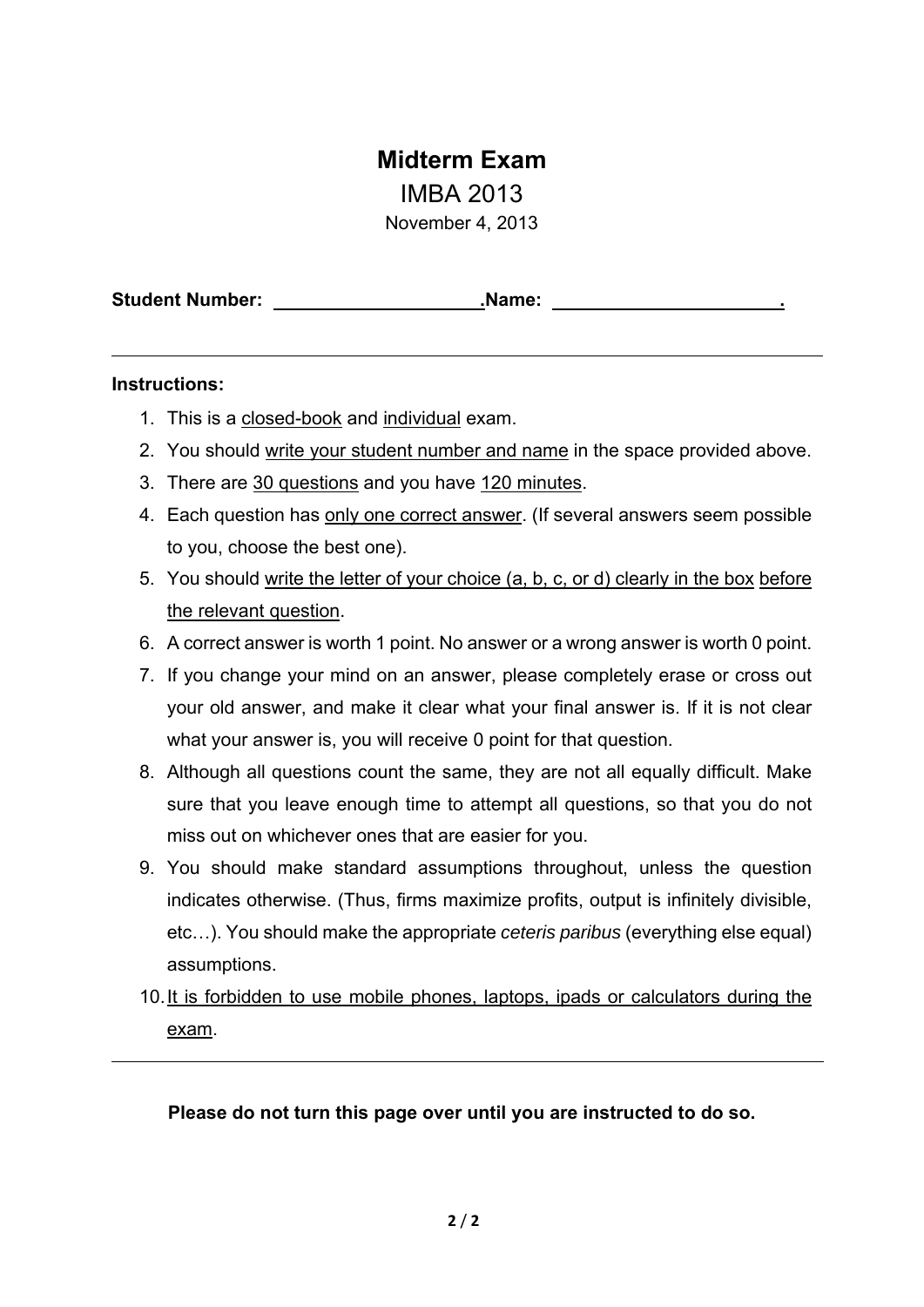- 1) Engineers have just discovered a more efficient way to produce aluminium that decreases the<br>cost of production. Assuming that the world aluminium market is perfectly competitive, we<br>expect (*ceteris paribus*) that (in the short run) this will:
- 1. lead to higher price and lower sold quantity of aluminium
- 2. lead to a higher price and higher sold quantity of aluminium
- 3. lead to a lower price and higher sold quantity of aluminium
- 4. lead to a lower price and lower sold quantity of aluminium





S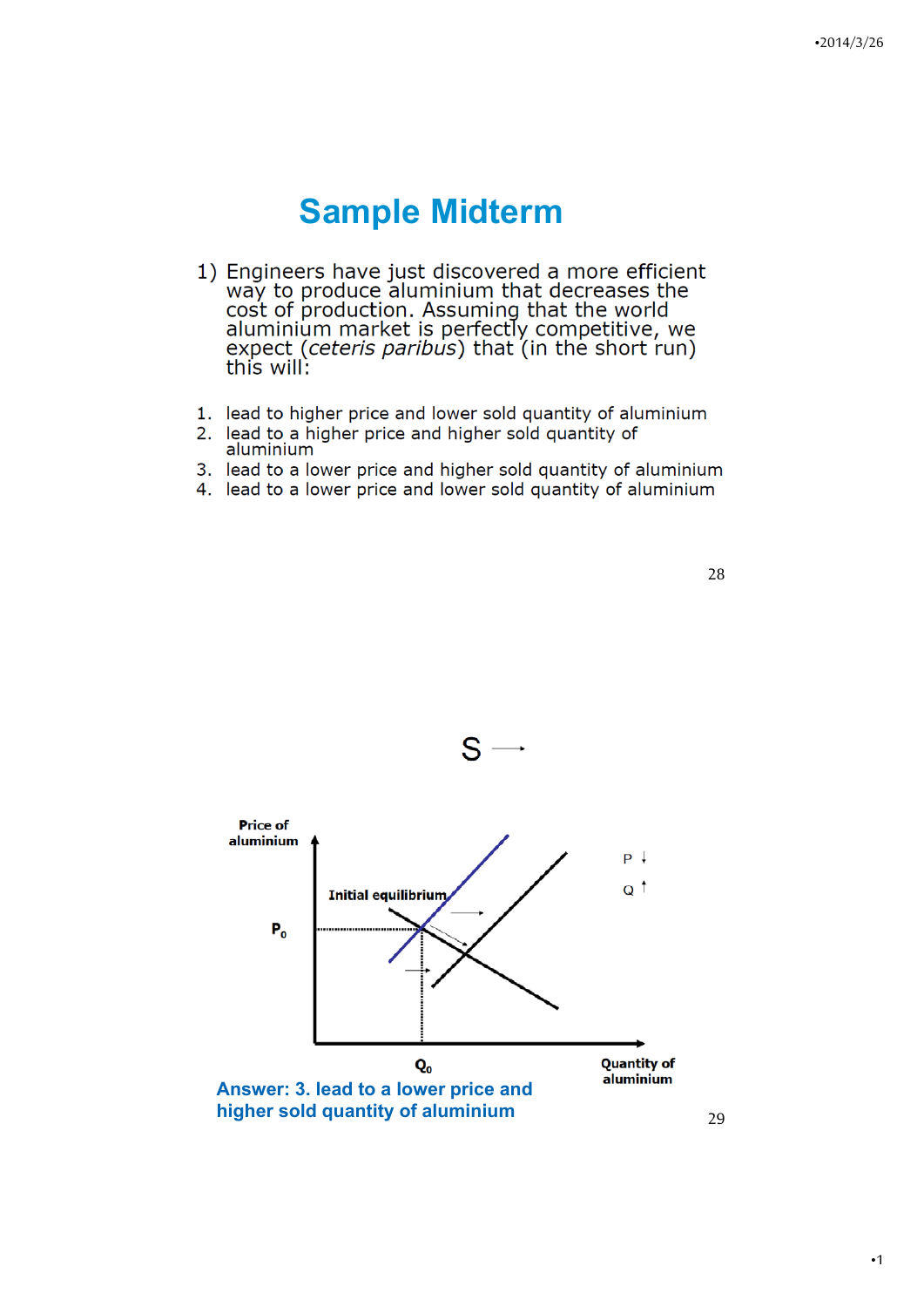2) A profit-maximizing firm operating in conditions of perfect competition and is producing a daily output such that its total revenue is £5,000. The firm's average cost is £8, its marginal cost is £10, and its average variable cost is £5. Its daily output is:



**Answer: b) 500 units** 30

# **Sample Midterm**

3) Firm owned by investor (not involved in day to day management) who invested £500,000 £ profit: £150,000/year

Best alternative: 12% in portfolio of stocks and bonds, i.e. would have had 560.000 end of year

What is the economic profit?

**Answer: 150-500X12% = £90**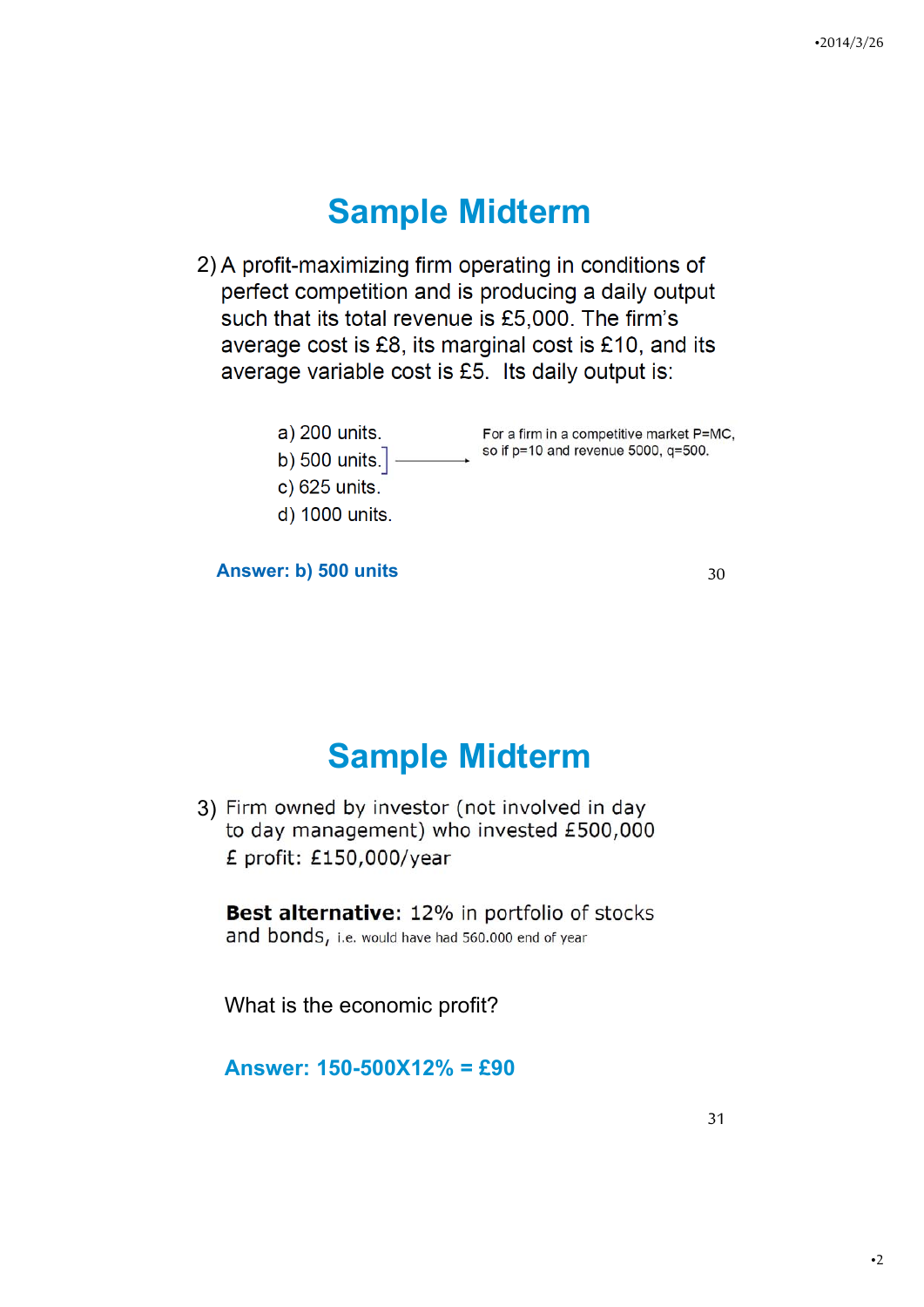4) Vietnam is a large rice producer. The market has recently been affected by two events: (i) Urban growth has decreased the amount of land available for growing rice (ii) The state has increased its subsidies to rice producers. Assuming that the world market for rice is perfectly competitive, it is reasonable to predict (ceteris paribus) that (in the short run):

1. the quantity of rice sold will increase and the price will also increase

2. the quantity of rice sold will increase and the price will decrease

3. the quantity of rice sold will decrease and the effect on price will be ambiguous

4.cannot tell from the information provided



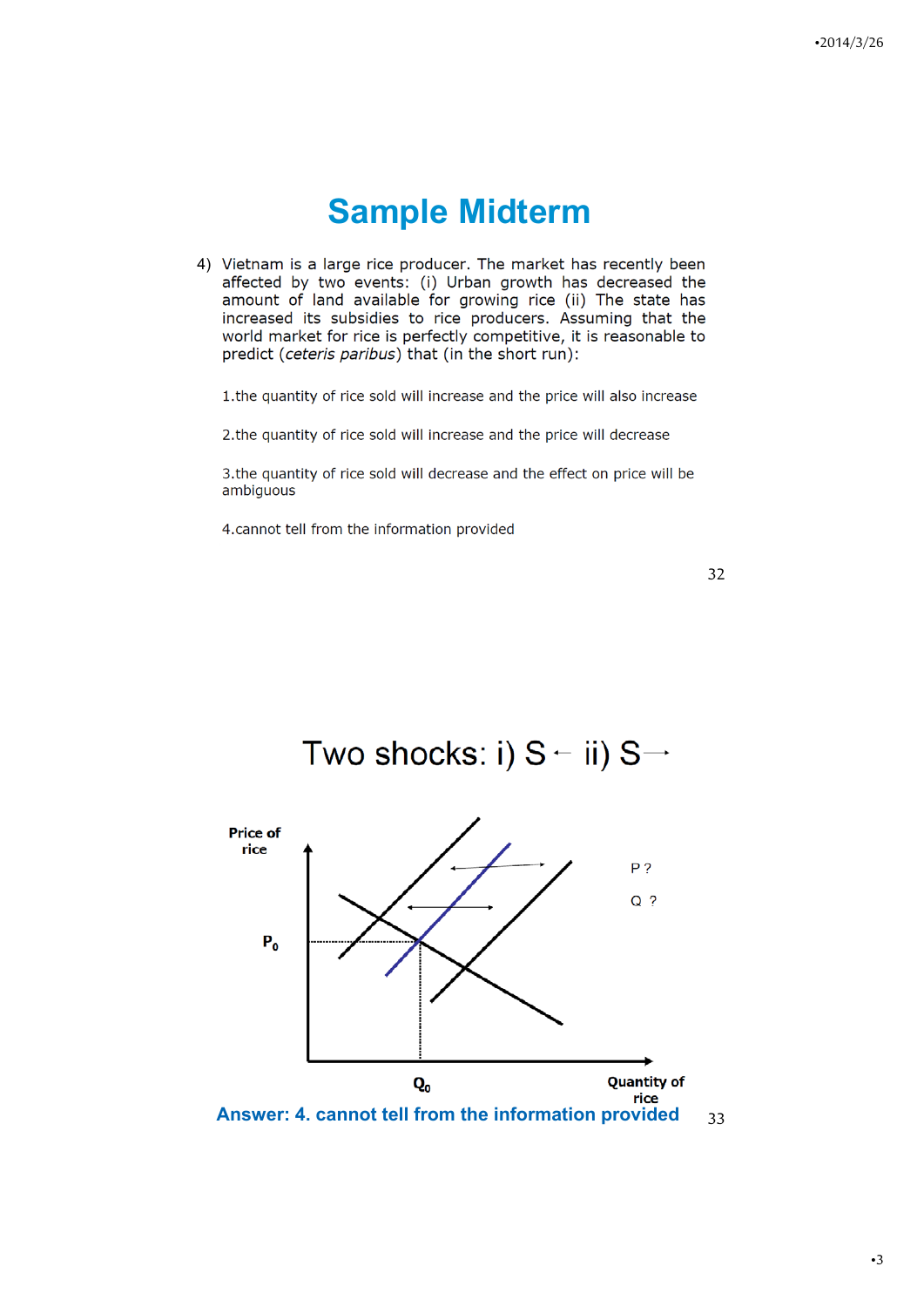5) Two types of coffee beans "Arabica" and "Robusta" are substitutes. Following a government incentive program, the number of plantations of Robusta beans in Vietnam increases.

What is the effect in the market for Arabica beans?

- $a)$ The price and quantity both increase.
- $b)$ The price and quantity both decrease.
- $\mathsf{C}$ The price increases, the quantity decreases.
- $\mathsf{d}$ ) The price decreases, the quantity increases.